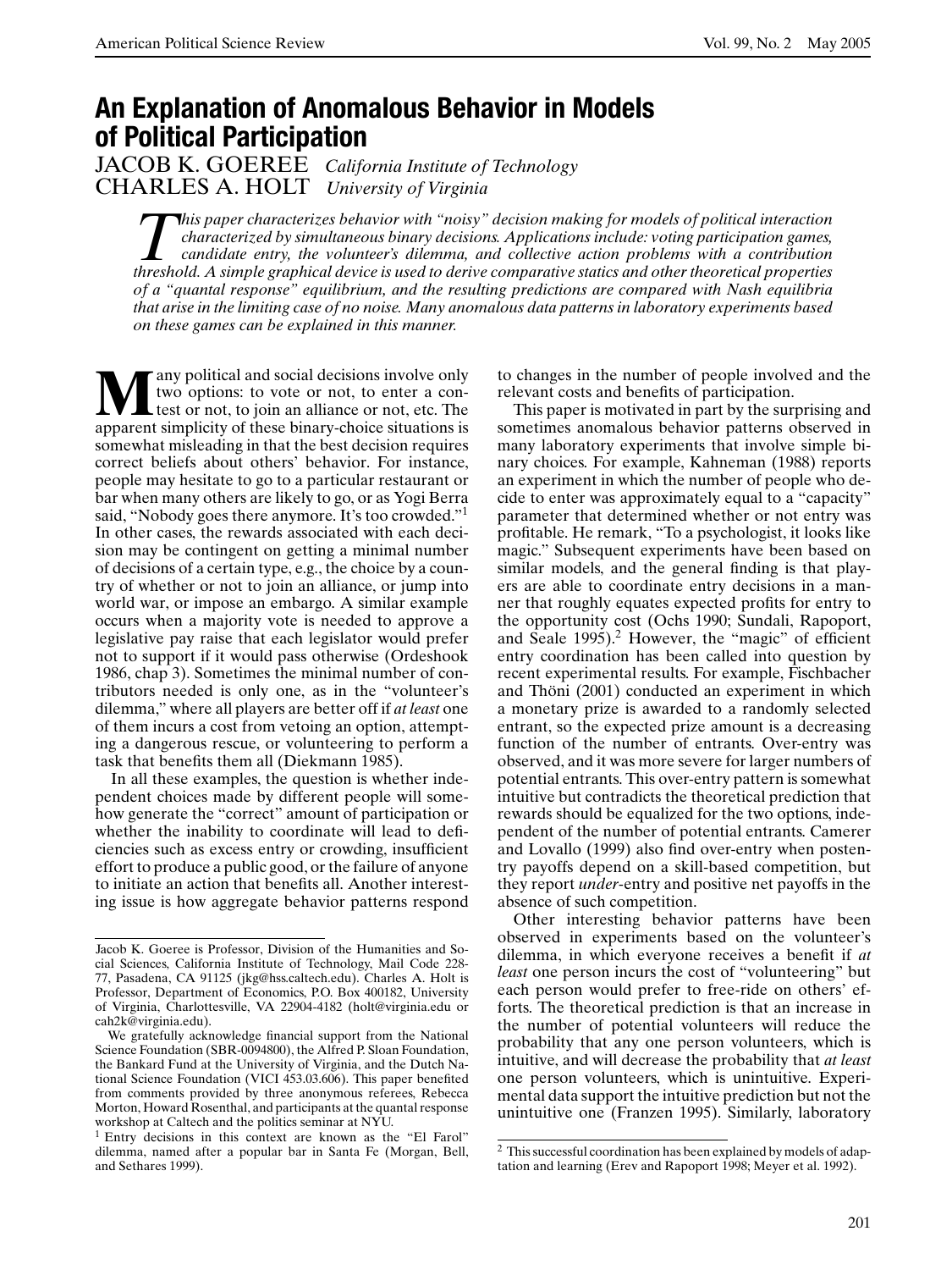results for binary coordination games and collective action problems support some theoretical predictions, but also generate intuitive data patterns that are not explained by standard game theory, as discussed below.

The objective of this paper is to explore the common structural elements of a wide class of binary-choice games, and to provide a unified theoretical perspective on seemingly contradictory results, like the positive relationship between over-entry (or the probability of getting a volunteer) and the number of potential entrants (or volunteers). Our approach involves relaxing the extreme rational choice assumption of perfect maximizing behavior where people respond sharply to small payoff differences, which, in reality, are likely to be dwarfed by an array of emotions, perception biases, and unobserved individual differences in fairmindedness, altruism, etc. Instead of trying to model all these dimensions explicitly, our approach is to replace the knife-edge responses to small payoff differences with "smoothed" stochastic responses that represent random variations in unobserved factors (Goeree and Holt 1999; McKelvey and Palfrey 1995; Palfrey and Rosenthal 1985, 1988). The broader value of this work is that it provides an enriched and empirically useful game theory that applies to the kinds of situations of concern to political scientists, i.e., those with a rich diversity of individual motivations and attitudes. In addition, we derive our results using a simple graphical device that can be used in a wide variety of seemingly unrelated binary-choice situations.

#### **TO PARTICIPATE OR NOT?**

A symmetric *N*-person participation game is characterized by two decisions, which we call participate and exit.<sup>3</sup> Examples include the decision of whether or not to run for office, try to unseat an incumbent, or approach a wealthy donor seeking campaign contributions. The payoff from participation is a function of the total number, *n*, who decide to participate, which is denoted  $\pi(n)$ , defined for  $n \leq N$ . In a campaign entry game, for example, the payoff for all candidates may be a decreasing function of the number, *n*, who enter. The expected payoff for the exit decision is denoted  $c(n)$ , which is typically nondecreasing in *n* (the number of players that enter). In many applications,  $c(n)$  is simply a constant that can be thought of as the opportunity cost of participation, but we keep the more general notation to include examples where a higher number of participants has external benefits to all, including those who do not participate (e.g., campaigning for civil rights; see Chong 1991).

A strategy in this game is a participation probability,  $p \in [0, 1]$ . In order to characterize a symmetric equilibrium, consider one player's decision when all others participate with probability *p*. Since a player's own payoff is a function of the number who actually participate,

the *expected* payoff for participation is a function of the number of other players,  $N-1$ , and the probability *p* that any one of them will participate. Assuming independence, the distribution of the number of other participants is binomial, with parameters *N* − 1 and *p*. This distribution, together with the underlying  $\pi(n)$ function, can be used to calculate the expected participation payoff, which is denoted  $\pi^{e}(p, N-1)$ . More precisely,  $\pi^{e}(p, N-1)$  is defined to be the expected payoff if a player participates (with probability 1) when all *N* − 1 others participate with probability *p*. Similarly,  $c^{e}(p, N-1)$  is the expected payoff from exit when the  $N-1$  others participate with probability  $p$ .

## **Equilibrium**

In a Nash equilibrium, players choose the decision that yields the highest expected payoff, or randomize in the case of indifference. Our goal is the explanation of "anomalous" data from laboratory experiments, so it is convenient to model a type of noisy behavior that includes the rational-choice Nash predictions as a limit case. One way to relax the assumption of noise-free, perfectly rational behavior is to specify a utility function with a stochastic component. For example, people may be motivated to vote by a sense of citizen duty (Riker and Ordeshook 1968), the strength of which may vary across individuals and across time for the same individual as external factors change. Thus the expected payoff for participation,  $\pi$ <sup>e</sup>, and the expected payoff for exit,  $c<sup>e</sup>$ , are each augmented by adding the stochastic term  $\mu \varepsilon_i$ , where  $\mu > 0$  is an "error" parameter and the *ε<sup>i</sup>* represent identically and independently distributed realizations of a random variable for decision  $i = 1$  (participate) or 2 (exit). The utility of participation is greater if  $\pi^e + \mu \varepsilon_1 > c^e + \mu \varepsilon_2$ , so that when  $\mu = 0$  the decision with the highest expected payoff is selected, but higher values of  $\mu$  imply more noise relative to payoff maximization. This noise can be due either to errors (e.g., distractions, perception biases, or miscalculations that lead to nonoptimal decisions) or to unobserved utility shocks that make rational behavior look noisy to an outside observer. Regardless of the source, the result is that choice is stochastic, and the distribution of the random variable determines the form of the choice probabilities. $4$  The participation decision is selected if  $\pi^e + \mu \varepsilon_1 > c^e + \mu \varepsilon_2$  or, equivalently, if  $\varepsilon_2 - \varepsilon_1 < (\pi^e - c^e)/\mu$ , which occurs with probability

$$
p = F\left[\frac{\pi^{e}(p, N-1) - c^{e}(p, N-1)}{\mu}\right],
$$
 (1)

where  $F$  is the distribution function of the difference  $\varepsilon_2 - \varepsilon_1$ . Since the two random errors are identically distributed, the distribution of their difference will be "symmetric" around 0, so  $F(0) = 1/2$ <sup>5</sup>. The error

<sup>3</sup> The participation game terminology was introduced by Palfrey and Rosenthal (1983) in the context of the decision of whether or not to vote. This model is discussed below, under Voting Participation Games.

<sup>&</sup>lt;sup>4</sup> For instance, a normal distribution yields the probit model, while a double exponential distribution gives rise to the logit model, in which case the choice probabilities are proportional exponential functions of expected payoffs.

<sup>&</sup>lt;sup>5</sup> More formally,  $Pr(\varepsilon_1 \leq \varepsilon_2) = 1/2$ , so  $Pr(\varepsilon_1 - \varepsilon_2 \leq 0) = F(0) = 1/2$ .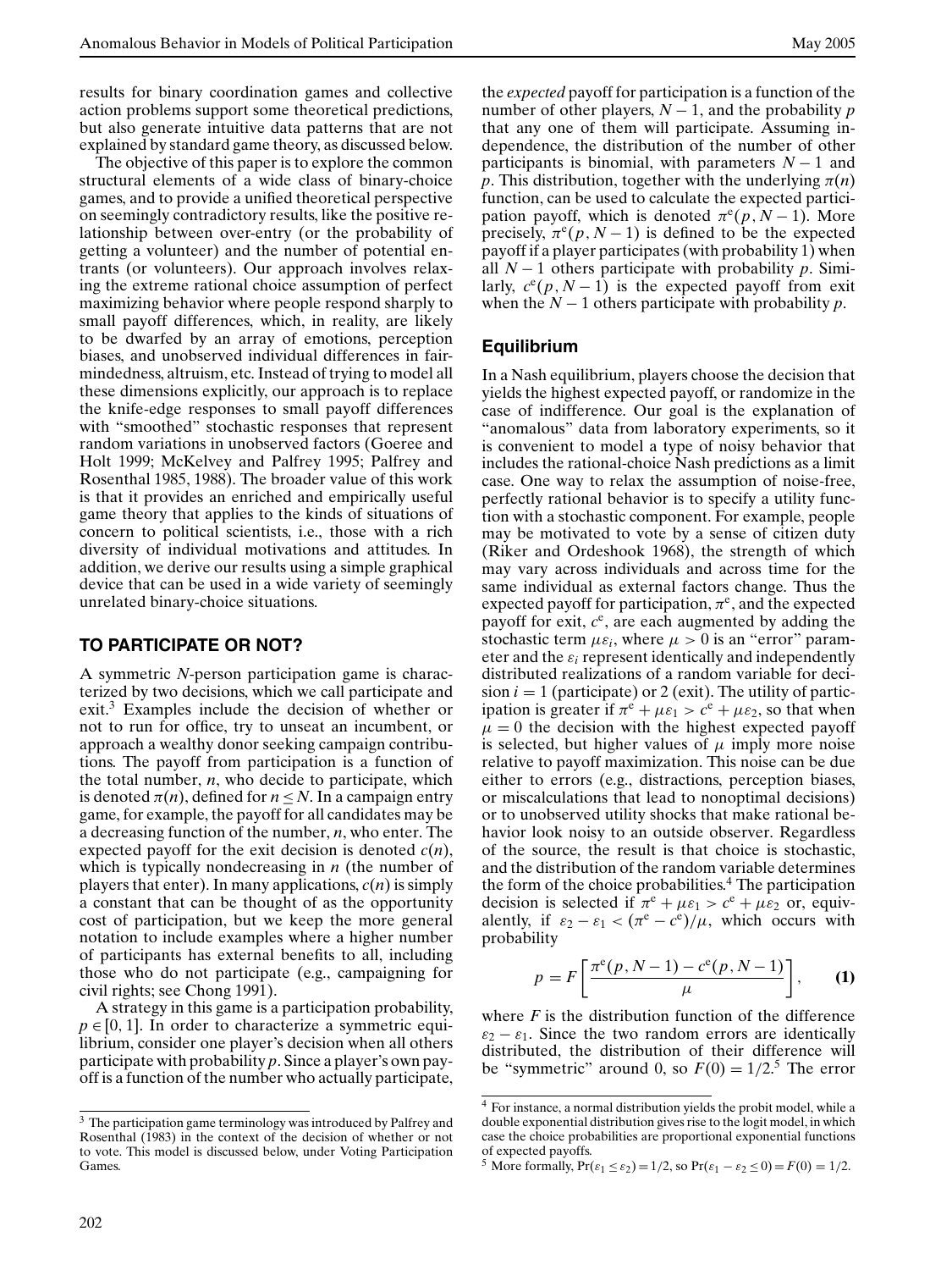parameter,  $\mu$ , determines the responsiveness of participation probabilities to expected payoffs. Perfectly random behavior (i.e.,  $p = 1/2$ ) results as  $\mu \to \infty$ , since the argument of the  $F(\cdot)$  function on the right side of Eq. (1) goes to zero and  $F(0) = 1/2$  as noted above. Perfect rationality results in the limit as  $\mu \to 0$ , since the choice probability converges to zero or one, depending on whether the expected participation payoff is less than or greater than the expected exit payoff. More generally, for  $\mu > 0$ , Eq. (1) expresses the participation probability as a noisy best response to the expected-payoff-difference, which we also refer to as a "stochastic best response."

Equation (1) characterizes a quantal response equilibrium (McKelvey and Palfrey 1995) if the participation probability *p* in the expected payoff expressions on the right is equal to the choice probability that emerges on the left.<sup>6</sup> Without further parametric assumptions, there is no closed-form solution for the equilibrium participation probability, but a simple graphical device can be used to derive theoretical properties and characterize factors that might cause systematic deviations from Nash predictions. The graph is based on a separation of the expected-payoff-difference from a term that depends only on the noise elements ( $\mu$  and the distribution of random elements). To this end, apply the inverse of the *F* function to both sides of (1) and multiply by  $\mu$  $\cot \mu F^{-1}(p) = \pi^e(p, N-1) - c^e(p, N-1)$ . The determination of the equilibrium participation probability is illustrated in Figure 1. As *p* goes from zero to one on the horizontal axis,  $\mu F^{-1}(p)$  increases from  $-\infty$  to  $+\infty$ , as shown by the thick curved line with a positive slope in the figure.<sup>7</sup> Since the expected payoff difference is continuous in  $p$ , it has to cross the  $\mu F^{-1}(p)$  line *at least* once, which ensures the existence of a symmetric equilibrium.<sup>8</sup> If the expected payoff difference  $\pi^{e}(p, N-1) - c^{e}(p, N-1)$  is decreasing in *p*, the intersection will be unique. This case is illustrated in Figure 1, where the negatively sloped thin line at the left side of the figure represents the expected payoff difference. This line intersects the "inverse distribution" line at the equilibrium probability labeled QRE on the left. Also, note that the point where the expected payoff difference crosses the zero-payoff line constitutes a mixed-strategy Nash equilibrium, since players are only willing to randomize if expected payoffs for the



two decisions are equal. This crossing point is labeled "NE Mix" in the figure. $9$ 

Next consider the intuition for why the quantal response equilibrium is not typically at the intersection of the expected-payoff-difference line and the zeropayoff horizontal line in Figure 1. With equal expected payoffs for participation and exit, the person is indifferent, and since  $F(0) = 1/2$ , the stochastic best response to such indifference is to participate with probability one-half. In the figure, this result can be seen by starting where expected payoffs are equal at the NE Mix point on the left and moving horizontally to the right, crossing the thick line at  $p = 1/2$ . This is not a quantal response equilibrium since the *p* we started with (at the NE Mix) is not the stochastic best response to itself. To find a stochastic best response to any given entry probability *p* on the horizontal axis, first move in the vertical direction to find the associated expected-payoffdifference and then move horizontally (left or right) to the thick line, which determines the stochastic best response to that expected-payoff-difference. Equilibrium requires that the stochastic best response to the others' participation probability is that same probability, which occurs only at the intersection of the expected-payoffdifference and inverse distribution lines in Figure 1. To summarize, a symmetric quantal response probability is a *stochastic* best response to itself, whereas a symmetric Nash equilibrium probability is a best response to itself.<sup>10</sup>

 $6$  The quantal response equilibrium, developed by political scientists (McKelvey and Palfrey 1995), has been applied to the study of international conflict by Signorino (1999). A general introduction to the usefulness of the quantal response approach in the analysis of political data can be found in Morton 1999.

<sup>&</sup>lt;sup>7</sup> To see this, note that an expected-payoff-difference of  $-\infty$  on the vertical axis will cause the participation probability to be zero, and an expected payoff difference of  $+\infty$  will cause the participation probability to be one. This is why the thick "inverse distribution" line starts at  $-\infty$  on the left side of Figure 1 and goes to  $+\infty$  on the right.

<sup>8</sup> The existence of quantal response equilibria for normal-form games with a finite number of strategies is proved in McKelvey and Palfrey 1995, and that for normal-form games with a continuous strategy space in Anderson, Goeree, and Holt 2002.

<sup>9</sup> All the games considered in this paper are symmetric in the sense that players' payoff *functions* are identical. We only consider symmetric mixed-strategy Nash equilibria for such games. It is sometimes possible to find asymmetric Nash equilibria for symmetric games, but without some coordination device these equilibria seem less plausible.

<sup>10</sup> At the "NE Mix" point in Figure 1, expected payoffs are equal and any probability is a best response, so the NE Mix probability is a best response to itself.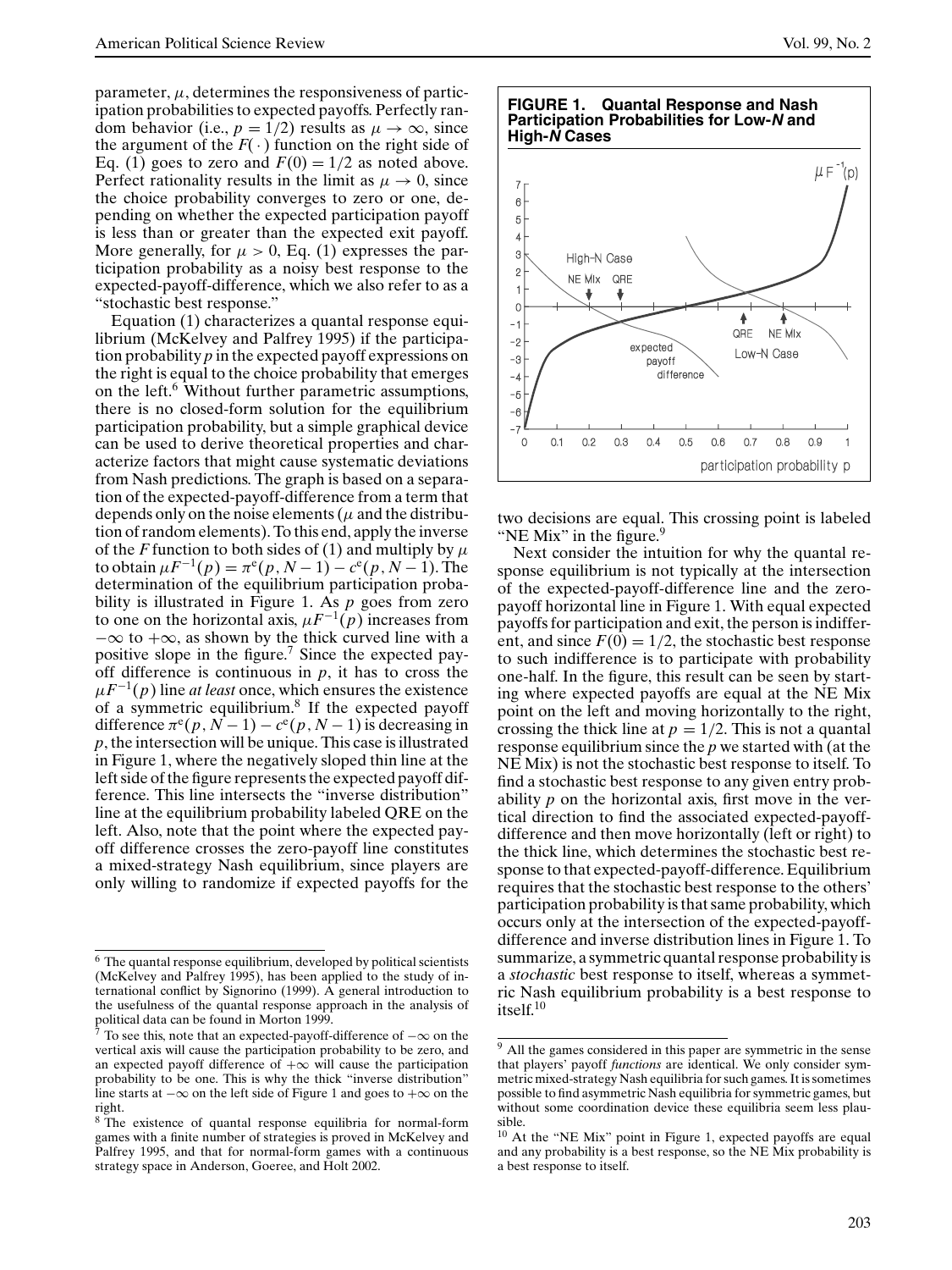As long as the expected payoff difference is decreasing in *p*, it is apparent from Figure 1 that any factor that increases the expected payoff difference line for all values of *p* will move the intersection with the thick inverse distribution line to the right and, hence, raise the quantal response equilibrium probability. In an entry game, for example, the original  $\pi(n)$  function would be decreasing if expected rewards are decreasing in the number of entrants, and it is then straightforward to show that  $\pi^{e}(N-1, p)$  is a decreasing function of both arguments.<sup>11</sup> When the opportunity cost payoff from not entering is constant, it follows that the expected-payoff-difference  $\pi^{e}(p, N-1) - c^{e}(p, N-1)$ *N* − 1) is decreasing in *p* and *N*, so a reduction in the number of potential entrants will shift the thin line in the figure upward and raise the quantal response (QRE) probability, as represented by a comparison of the high-*N* case on the left with the low-*N* case on the right.

The effect of additional "noise" in this model is easily represented, since an increase in the error parameter  $\mu$ makes the  $\mu F^{-1}(p)$  line steeper around the midpoint,  $p = 1/2$ , although it still passes through the zero-payoff line at this midpoint (see Figure 1). This increase in noise, therefore, moves the quantal response equilibrium closer to one-half, as would be expected. In contrast, as a reduction in  $\mu$  makes the  $\mu F^{-1}(p)$  line flatter, and in the limit it converges to the horizontal line at zero as the noise vanishes. In this case, the crossings for the QRE and mixed Nash equilibria match up, as would be expected.

Next, consider coordination-type games where participation can be interpreted as an individual decision of whether or not to help with a group production process that will only succeed if enough people help out. For example, participation in revolutionary activities may be individually costly unless the movement reaches a critical mass. In such games, it does not pay to participate unless enough others do, so *π*(*n*) will be less than  $c(n)$  for low *n* and greater than  $c(n)$  for high *n*. Thus the right side of Eq. (1) is increasing in the probability of participation. This property may result in multiple quantal response equilibria since there can be multiple intersections when both the expectedpayoff-difference and the inverse distribution lines are increasing in *p* (see Figure 2, which shows a case with



three intersections). With multiple crossings, any factor that shifts the expected-payoff-difference line upward will move some intersection points to the left and others to the right. Thus the comparative statics effects are of opposite signs at adjacent equilibria, and we need to use an analysis of dynamic adjustment to restrict consideration to equilibria that are stable (the Samuelsonian "correspondence principle").<sup>12</sup> A simple dynamic model can be based on the intuitive idea that the participation probability will increase over time when the "noisy best response" to a given *p* is higher than *p*. Thus  $dp/dt > 0$  when  $F((\pi^e(p, N -$ 1)  $-c^{e}(p, N-1)/\mu$  > p, or equivalently, p would tend to increase when  $\pi^{e}(p, N-1) - c^{e}(p, N-1)$  $\mu F^{-1}(p)$  and decrease otherwise. For example, start at  $p = 0.6$  in Figure 2, which gives a positive expectedpayoff-difference and a stochastic best response of almost .9, found by moving horizontally to the right. For this reason, a rightward arrow is present at  $p = .6$  on the horizontal axis. The other directional arrows are found similarly, so there is an unstable QRE at about .3, with arrows pointing away. In this manner it can be seen that the quantal response equilibrium will be stable whenever the expected-payoff-difference line cuts the inverse distribution line from above.

Note that any factor that raises the payoff from participation, and hence shifts the expected-payoffdifference line upward in Figure 2, will raise the QRE participation probability if the equilibrium is stable and not otherwise. To summarize:

*Proposition 1. There is at least one symmetric quantal response equilibrium in a symmetric binary-choice participation game. The equilibrium is unique if the difference between the expected payoff of participating and*

<sup>11</sup> Intuitively, holding *N* fixed, a higher probability of entering means that more people enter, which results in a lower expected payoff of entry. Similarly, holding *p* fixed, a higher number of potential entrants results in more entry. This can be made more precise as follows: suppose  $N$  is fixed and the entry probability is  $p_1$ . Let the number of entrants be determined by drawing a random number that is uniformly distributed on [0, 1] for each player. If the number is less than  $p_1$ , a player enters; otherwise the player stays out. When the probability of entering increases to  $p_2 > p_1$ , the number of entrants is *at least*the same as before for all possible realizations of the random variables, and greater for some realizations. (When a player's random variable is less than  $p_1$ , it is certainly less than  $p_2$ , leading to the same entry decision, and when it lies between  $p_1$  and  $p_2$ , the player's decision changes from staying out to entering.) Likewise, when *p* is fixed, an increase in the potential number of entrants means that for all possible realizations of players' random draws, the number of entrants is the same or higher, which makes the expected payoff from entry the same or lower.

<sup>&</sup>lt;sup>12</sup> Similar dynamic-stability arguments were used by Palfrey and Rosenthal (1988) and Fey (1997).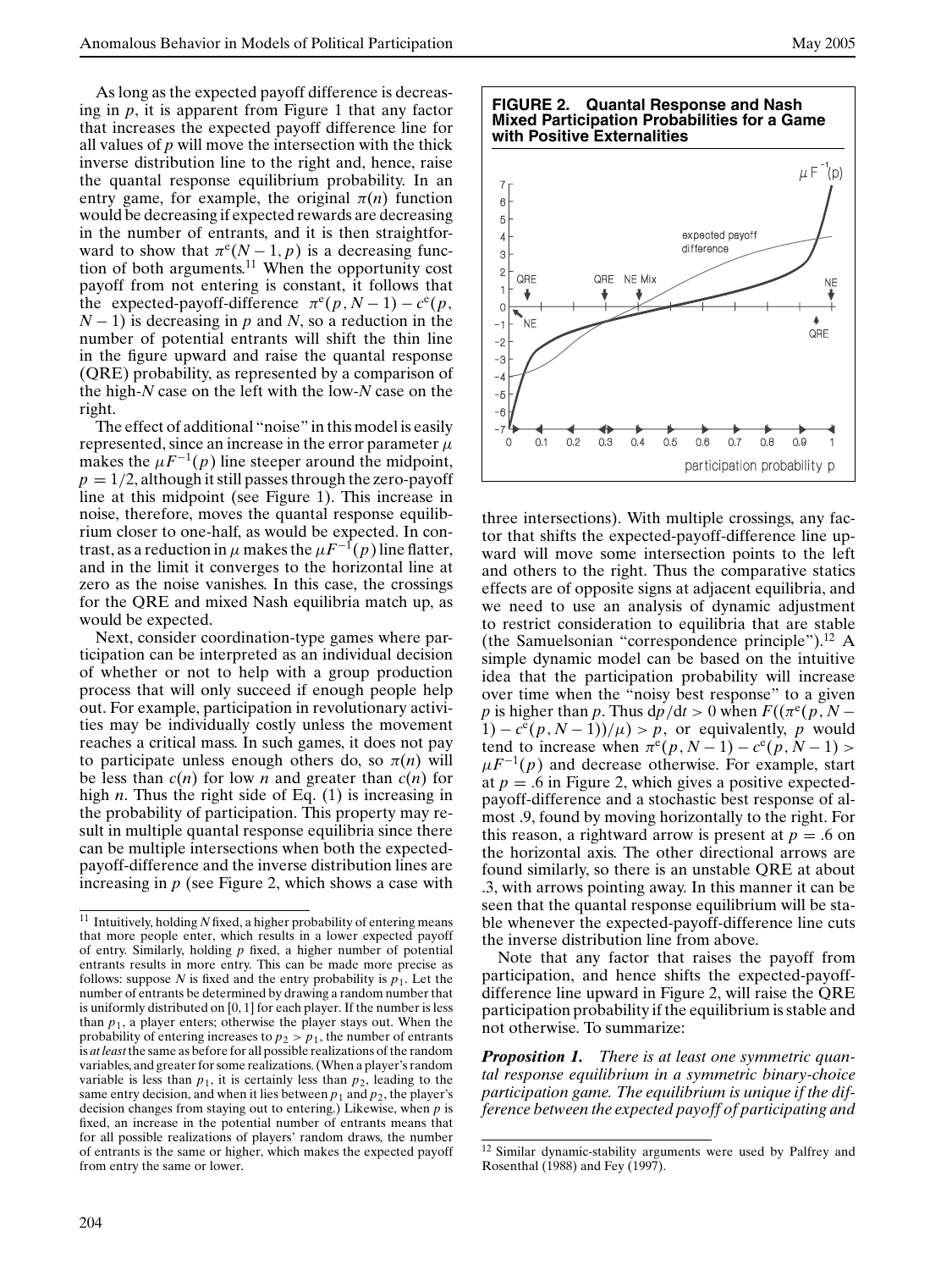*that of exiting is decreasing in the probability of participation. In this case*, *any exogenous factor that increases the participation payoff or lowers the exit payoff will raise the equilibrium participation probability. The same comparative statics result holds when there are multiple equilibria and attention is restricted to stable equilibria.*

It is useful to begin with a discussion of entry games since they are the simplest application. Moreover, the quantal response properties for these games also apply to the stable equilibria in more complex applications such as threshold contribution games, volunteer's dilemma, and voting. The reader who is primarily interested in one of these subsequent applications may wish to skip any of the later sections after reading as far as Proposition 2.

#### **ENTRY GAMES: UNDER-ENTRY AND OVER-ENTRY RELATIVE TO MIXED NASH PREDICTIONS**

A widely studied example that fits the binary-choice framework is an "entry" game, where the choice is between a risky entry decision with high potential payoffs (if few others enter) and a secure exit payoff. For example, entry may correspond to launching a political campaign or filing an application for a limited number of public broadcast licenses. There are *N* potential entrants, and we assume that if all others enter with probability one, the representative player would prefer to exit due to congestion, but if nobody else enters, then the player would prefer to enter:  $\pi^{e}(1, N - 1)$  <  $c^{e}(1, N - 1)$  and  $\pi^{e}(0, N - 1) > c^{e}(0, N - 1)$ . Consider a simple three-person congestion problem where each person's payoff from participation is one unless both others also participate, in which case congestion reduces the payoff to zero. The exit payoff is *c*, with  $0 < c < 1$ . When both others participate with probability *p*, the probability of congestion is  $p^2$ , so  $\pi^e = 1 - p^2$ , which is less than the exit payoff *c* when  $p = 1$  and greater than the exit payoff when  $p = 0$ . In this example and in all other applications considered below, the expected-payoff-difference will be continuous and decreasing in  $p$ , so there is a unique  $p^*$  for which

$$
\pi^e(p^*, N - 1) = c^e(p^*, N - 1).
$$
 (2)

[For instance, in the three-person congestion problem  $p^* = (1 - c)^{1/2}$ .] Since (2) implies indifference, it characterizes the unique symmetric Nash equilibrium in mixed strategies. The net payoff for participa- $\tau^e(p, N-1) - c^e(p, N-1)$ , is decreasing in p, as shown by the "expected-payoff-difference" line on the left in Figure 1. As noted above, the crossing of this thin line and the horizontal line at zero represents the solution to Eq. (2) and is labeled "NE Mix" on the left side of the figure.

In order to compare the Nash and quantal response equilibria, note that the thin lines representing the differences in expected payoffs are always negatively sloped in an entry game. First, consider the high-*N* case on the left, where the large number of potential entrants lowers the expected payoff associated with a

given participation probability, and the resulting mixed equilibrium is less than one-half. The intersection of the negatively sloped thin line and the increasing inverse distribution line determines the quantal response participation probability, and this intersection will be to the right of the mixed Nash probability. The opposite occurs for the low-*N* case on the right side of the graph, where the low number of potential entrants results in a mixed equilibrium that is greater than one-half. In this low-*N* case, the QRE probability is biased downward from the Nash probability. One way to understand both cases is to note that the effect of adding noise is to push the equilibrium toward one-half. $13$ 

Finally, recall that the thin lines in Figure 1 represent the expected-payoff-difference on the right side of Eq. (1). At the QRE probability on the left, net expected payoffs are negative and there is over-entry in this case of a high number of potential entrants. In contrast, the thin line lies above the zero line at the QRE probability on the right side, for the low-*N* case. This negative relationship between the number of potential entrants and the net returns from participation is consistent with the experimental results of Fischbacher and Thöni  $(2001)$  discussed in the Introduction.<sup>14</sup> To summarize:

*Proposition 2. In the quantal response equilibrium for the entry game*, *there is over-entry resulting in negative net expected payoffs when the mixed-strategy Nash equilibrium is less than one-half. The reverse effect*, *underentry, occurs when the mixed Nash equilibrium is greater than one-half.*

The implication of Proposition 2 is that the quantal response equilibrium for the entry game is always between the Nash equilibrium and one-half. Therefore, an observed participation that is more extreme than the Nash prediction would contradict the quantal response equilibrium model for any error rate,  $\mu$ , and any distribution of stochastic shocks, *F*.

Meyer et al. (1992) report an experiment in which subjects choose to enter one of two markets. With a group size of six, profits are equalized, with three in each market, so the equilibrium probability of entry is one-half. An immediate corollary to Proposition 2 is that in this case QRE coincides with Nash and both predict an entry probability of one-half. This prediction is borne out by their data: the average of the number of people that enter each market is never statistically different from three in the 11 baseline sessions that

<sup>&</sup>lt;sup>13</sup> In some games with strong strategic interactions, the "snowball" effects of small amounts of noise can push decisions away from the unique Nash equilibrium so strongly that they overshoot the midpoint of the strategy space, with most of the theoretical density at the opposite end of the set of feasible decisions from the Nash prediction. This is the case for some parameterizations of the "traveler's dilemma" (Capra et al. 1999). This prediction, that the data will be clustered on the opposite side of the midpoint decision from the Nash equilibrium, is borne out by the experimental evidence.

<sup>14</sup> In their game, a prize worth *V* is awarded randomly to one of the *n* players who purchase a lottery ticket at cost  $c$ , so  $\pi(n) = (V/n) - c$ . From this it can be shown that the expected-payoff-difference is decreasing in *p* and *N*.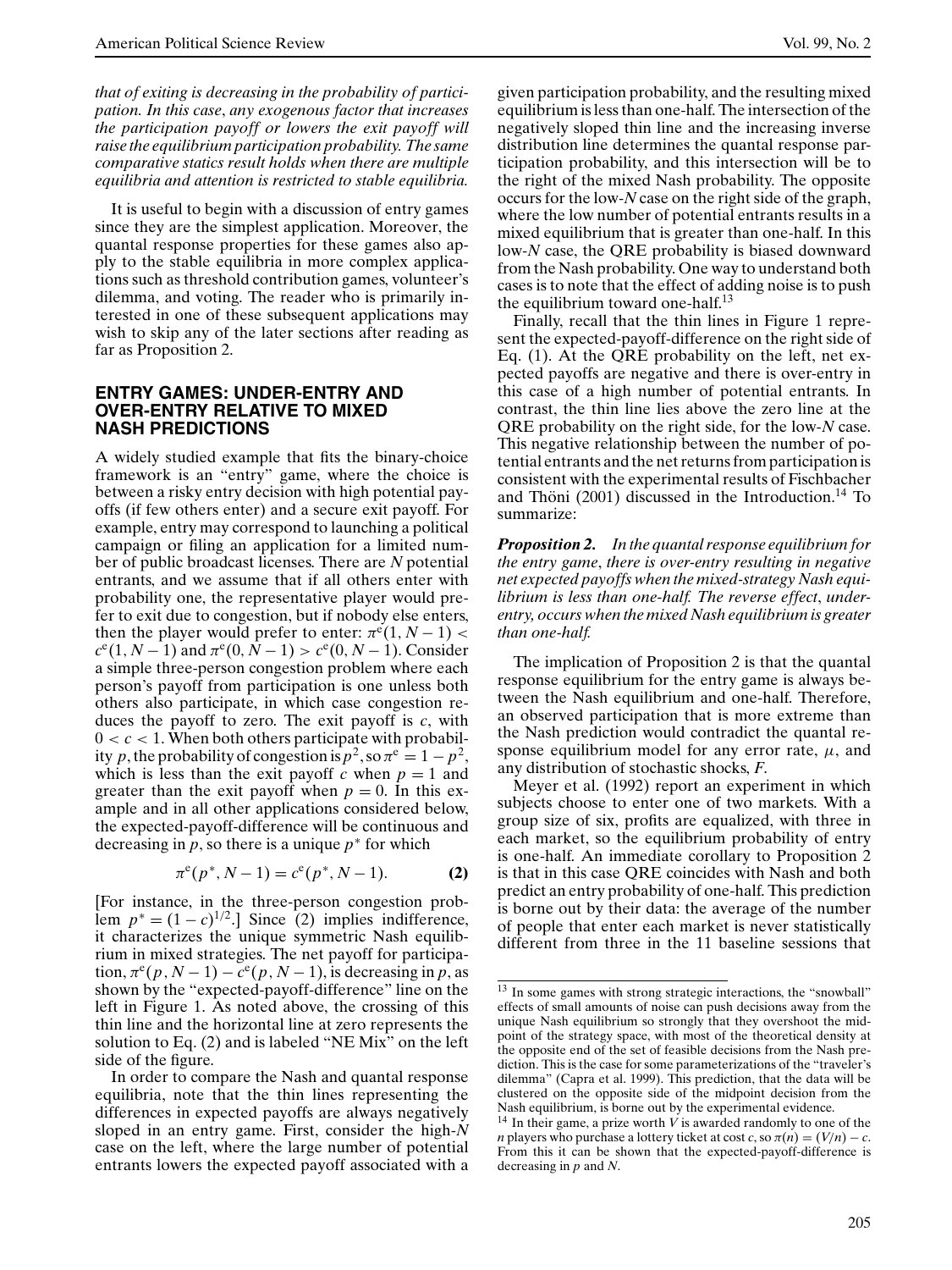they report (see their Table 3), even when the game is repeated for as many as 60 periods (see their Table 5).<sup>15</sup>

Camerer and Lovallo (1999) provide support for the QRE under-entry prediction when the Nash probability of entry is greater than one-half. In their experiment subjects decide whether or not to enter a contest with a fixed number, *c*, of prizes. The entrants were randomly ranked and the top *c* entrants divide \$50 according to their rank, while all other entrants lose \$10. The exit payoff is simply 0, and the equilibrium number of entrants is (close to)  $c + 5$ . The parameters were chosen such that the Nash entry probability was greater than or equal to one-half in all treatments.<sup>16</sup> Under-entry occurred in all of the eight sessions in their baseline treatment, which resulted in positive expected payoffs for entry (see their Table 4). The net expected payoff of entry across sessions and periods was \$15, which translates into under-entry of one or two subjects per round. $^{17}$ 

The strongest evidence for the quantal response predictions in Proposition 2 can be found in Sundali, Rapoport, and Seale 1995. In their experiments, subjects received a fixed payoff of one for exit and an entry payoff that is increasing in market capacity, *c*, and decreasing in the number of entrants:  $\pi(n)$  =  $1 + 2(c - n)$ . Thus entry in excess of capacity reduces payoffs below one, the payoff for exit. It is straightforward to derive the mixed Nash entry probability:  $p^* = (c-1)/(N-1)$ , which is approximately equal to the ratio of capacity to number of potential entrants.<sup>18</sup> The capacities for the various treatments were  $c = 1, 3, \ldots, 19$ , and with groups of  $N = 20$  subjects, the Nash equilibrium probability ranged from  $p^* = 0$ to *p*<sup>∗</sup> = 18*/*19. Figure 3 shows the entry decisions averaged over all subjects, with the Nash predictions



shown as the 45◦ line. Since each subject participated in 10 "runs" and there were three groups of 20 subjects, a data point in the figure is the average of  $10 * 3 * 20 = 600$  entry decisions. Note that the entry frequency is generally higher than predicted by Nash for  $p^*$  < 1/2 and lower than predicted for  $p^*$  > 1/2, in line with the quantal response equilibrium predictions.

To summarize, the quantal response analysis explains the "magical" conformity to Nash entry predictions (e.g., Meyer et al. 1992), the under-entry in the Camerer and Lovallo 1999 baseline, the over-entry with many potential entrants observed by Fischbacher and Thoni  $(2001)$ , and the systematic pattern of deviations from Nash predictions reported by Sundali, Rapoport, and Seale (1995). This general approach can be adapted to evaluate behavior in other contexts where payoffs for one decision are diminished as a result of congestion effects, as the next section illustrates.<sup>19</sup>

## **THE VOLUNTEER'S DILEMMA**

There are many situations in which a player's decision to participate benefits others. In collective action problems, for instance, the contributions of some have positive returns for everyone involved, and these returns are increasing in the number of contributors. In some contexts, the critical number of participants is one, e.g.,

<sup>&</sup>lt;sup>15</sup> Meyer et al. (1992) also report some evidence that does not square with either the symmetric Nash or the quantal response predictions of our model. In particular, the frequency with which subjects switch markets is lower than the predicted frequency (50%). We conjecture that this "inertia" could be explained by an asymmetric quantal response equilibrium in which some people tend to enter with higher probability than others.

<sup>&</sup>lt;sup>16</sup> The number of prizes was either 2, 4, 6, or 8, yielding equilibrium numbers of entrants  $(c + 5)$  of 7, 9, 11, or 13 respectively, which are always greater than or equal to half the group size (14–16).

<sup>&</sup>lt;sup>17</sup> Camerer and Lovallo (1992) also report a second treatment in which subjects are told beforehand that their performance on sports or current events trivia will determine their payoff. This creates a selection bias, since people that participate in the experiment are more likely to think they will rank high when they enter (i.e., they are "overconfident"), neglecting the fact that other participants think the same ("reference group neglect"). Camerer and Lovallo propose overconfidence and reference group neglect as a possible explanation of the over-entry that occurs in this second treatment. This explanation is quite plausible, in that it is analogous to the failure to perceive a selection bias that causes winners in a common-value auction to be the ones who overestimated its value. Note that overconfidence cannot be the whole story, however, since this bias does not explain under-entry in their baseline treatment.

<sup>18</sup> To derive this symmetric mixed equilibrium, note that the expected number of *other* people who enter is  $(N-1)p$ , so if a person enters, the expected total number of entrants is  $1 + (N - 1)p$ . Then  $\pi(n)$  can be used to calculate the expected payoff for entering:  $\pi^{e}(p, N-1) = 1 + 2(c - 1) - (N - 1)2p$  and the Nash equilibrium probability of entering follows by equating this expected payoff to the exit payoff of one, which yields the result in the text.

<sup>&</sup>lt;sup>19</sup> The analysis presented here does not apply directly to the experiments reported in Ochs 1990, since his experiments involved more than two market locations, each with a different "capacity" that determined the number of entrants that could be accommodated profitably. Nevertheless, the data patterns with random regrouping ("high turnover") are suggestive of the quantal response results derived here. The locations with the most capacity (and high probabilities) consistently have a lower frequency of entry than required for a mixed-strategy Nash equilibrium, whereas the opposite tendency was observed for locations with the capacity to accommodate only one entrant profitably.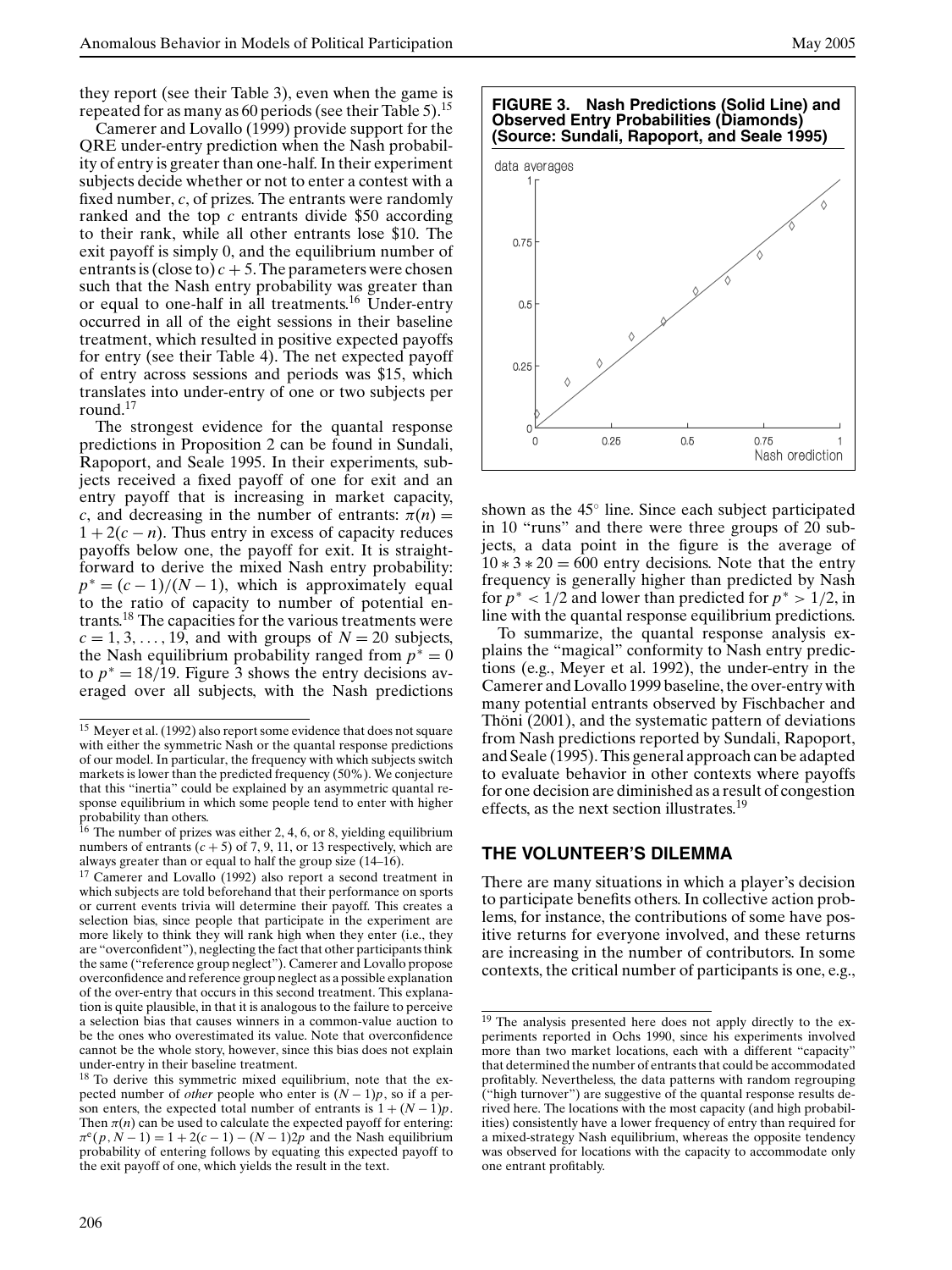| <b>TABLE 1. Frequencies of Individual</b><br>Volunteer Decisions (p) and of "No<br><b>Volunteer" Outcomes</b> |     |                 |
|---------------------------------------------------------------------------------------------------------------|-----|-----------------|
| N                                                                                                             | р   | P(No Volunteer) |
| $\overline{2}$                                                                                                | .65 | .12             |
| 3                                                                                                             | .58 | .07             |
| 5                                                                                                             | .43 | .06             |
| 7                                                                                                             | .25 | .13             |
| 9                                                                                                             | .35 | .02             |
| 21                                                                                                            | .30 | .00             |
| 51                                                                                                            | .20 | .00             |
| 101                                                                                                           | .35 | .00             |
| Source: Franzen(1995).                                                                                        |     |                 |

when a volunteer is needed to issue a politically risky veto or sanction a group member who violated a norm. The dilemma in these situations is that volunteering is costly and players have an incentive to free ride on others' benevolence.

In the *volunteer's dilemma* game studied here (Diekmann 1986), all players receive a benefit *B* if *at least* one of them incurs a cost,  $C < B$ . In this case, the expected payoff of participation, or "volunteering," is simply a constant,  $B - C$ . The expected payoff from "exiting" follows from the observation that when the  $N-1$  others volunteer with probability *p*, there is a  $(1-p)^{N-1}$  chance that no one volunteers, so  $c^{e}(p, N-1) = B(1 - (1 - p)^{N-1})$ . Note that the volunteer's dilemma game satisfies the assumptions underlying Figure 1, i.e., the difference between the expected payoff of participating and that of exiting is decreasing in *p*. The Nash probability of volunteering follows by equating these expected payoffs (as per Eq. [2]) to obtain

$$
p^* = 1 - \left(\frac{C}{B}\right)^{\frac{1}{N-1}}.
$$
 (3)

This probability of volunteering has the intuitive properties that it is increasing in the benefit, *B*, decreasing in the cost, *C*, and decreasing in the number of potential volunteers, *N*. However, the probability of getting no volunteers is  $(1 - p^*)^N$ . By Eq. (3) the probability of getting no volunteers in a Nash equilibrium is  $(C/B)^{N/(N-1)}$ , which is *increasing* in *N*, with lim  $_{N\to\infty}P(No \text{ Volunteer}) = C/B > 0$ . Unlike the intuitive comparative statics properties mentioned before, this prediction is not supported by experimental data. Table 1 reports experimental results for a one-shot volunteer's dilemma game with  $B = 100$  and  $C = 50$  (Franzen 1995). Note that the probability that any person volunteers is generally declining with *N*, as predicted by Nash. $20$  The probability that no one volunteers, however, is *decreasing* in *N* and converges to zero instead of  $C/B = 1/2$ .

Next, consider the quantal response equilibrium for the volunteer's dilemma. Since the difference between the expected payoff of volunteering that of and exiting is decreasing in the probability of volunteering, Proposition 1 implies that the QRE probability of volunteering is unique, decreasing in *N* and *C*, and increasing in *B*. Interestingly, the introduction of (enough) endogenous noise reverses the unintuitive Nash prediction that the probability of "no volunteer" increases with *N*.

*Proposition 3. In the quantal response equilibrium for the volunteer's dilemma game, the probability that no one will volunteer is decreasing in the number of potential volunteers for a sufficiently high error rate*,  $\mu$ *. Furthermore,*  $\lim_{N\to\infty} P(No \text{ Volumteer}) = 0$  *for any*  $\mu > 0$ .

The proof of Proposition 3 is given in the Appendix. The intuition is that, in the presence of noise, the addition of potential volunteers only results in a small reduction in the probability of volunteering, and the net effect is that the chance that *someone* volunteers will rise. $21$ 

The unintuitive feature of the Nash equilibrium for the volunteer's dilemma (i.e., that the probability of getting no volunteer increases with *N*) parallels the result that the chance of convicting an innocent defendant under the unanimity rule (i.e., no acquittal votes) rises with the size of the jury (Feddersen and Pesendorfer 1998). The models differ in that jurors receive private signals about the likelihood that the defendant is guilty. In the Nash equilibrium, those that receive a guilty signal vote to convict while those with an innocent signal randomize between voting to convict or to acquit. As the jury size increases, an individual juror's propensity to vote to acquit with an innocent signal falls, and the chance that there is not a single vote to acquit rises. As a result, it becomes more likely that an innocent defendant is wrongfully convicted (Feddersen and Pesendorfer 1998). In laboratory jury voting experiments, subjects tend to vote strategically as predicted by the Nash equilibrium. However, the unintuitive numbers effect is not supported by experimental data and is not implied by a quantal response equilibrium analysis (Guarnaschelli, McKelvey, and Palfrey 2000).

## **GAMES WITH MULTIPLE EQUILIBRIA: STEP-LEVEL PUBLIC GOODS GAMES**

In some binary-choice games the expected payoff function for participating is not decreasing in *p*. For example, in any collective political activity where a critical mass is required to achieve a desired outcome (e.g., regime change), the net reward from participating will be higher as others become more involved.<sup>22</sup> Therefore, the payoff difference function is increasing in

 $20$  Franzen (1995) reports that the group-size effect is significant at the 5% level using a chi-square test with seven degrees of freedom.

<sup>&</sup>lt;sup>21</sup> In the extreme case when  $\mu \to \infty$ , players volunteer with probability one-half, irrespective of the number of potential volunteers, and the chance that no one volunteers falls exponentially, since the probability of no volunteer is 2−*N*.

 $22 \text{ In the discussion that follows we treat the threshold as a sharp.}$ cutoff even though it is more reasonable in most contexts to model the threshold as a range of participation over which the probability of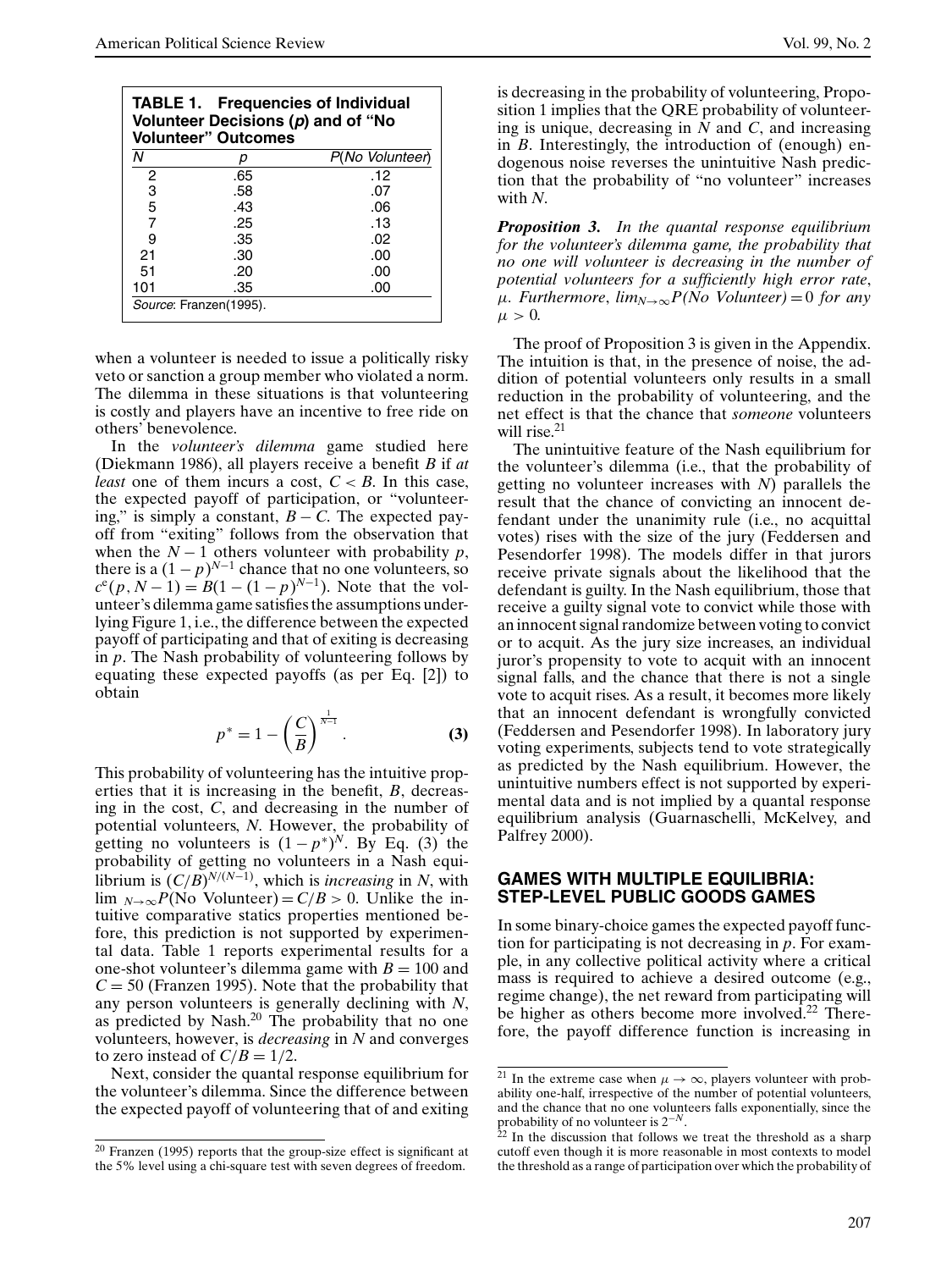the probability of participation, which permits multiple crossings as shown in Figure 2. This is intuitive, since there may exist both low-participation equilibria and high-participation equilibria in such "coordination" or "assurance" games.<sup>23</sup> A particular example is a step-level public goods game, where *N* players decide whether or not to "contribute" at cost *c*. If the total number of contributions meets or exceeds some threshold *n*<sup>∗</sup>, then the public good is provided and all players receive a fixed return, *V*, whether nor not they contributed. Here we assume that the contribution is like an effort that is lost if the threshold is not met, so there is "no rebate." The threshold *n*<sup>∗</sup> could correspond to a required number of participants in an embargo or signatures on a petition.<sup>24</sup>

In the standard linear public goods games without a step, observed contributions in experiments are positively related to the marginal effect of a contribution on the value of the public good, known as the *marginal per capita return* (MPCR).<sup>25</sup> Anderson, Goeree, and Holt (1998) have shown that a logit quantal response analysis predicts this widely observed MPCR effect. This raises the question whether there is a similar measure or index that would predict the level of contributions in step-level public goods games. One would intuitively expect that contributions are positively related to the total (social) value of the public good (*NV*) and negatively related to the minimum total cost of providing it (*n*<sup>∗</sup>*c*). Croson and Marks (2000) have proposed using the ratio of social value to cost, which they call the "step return:"  $SR = NV/n<sup>*</sup>c$ . Based on a meta-analysis of several step-level public goods games, they conclude, "*...* Subjects respond to the step return just as they correspond to the marginal per capita return (MPCR) in linear public goods games: higher step returns lead to more contributions."

First, we consider whether there is a clear theoretical basis for expecting contributions to be positively related to step return measures. A contribution in this game pays off only when it is pivotal, i.e., when exactly *n*<sup>∗</sup> − 1 others contribute, which happens with probability

$$
\binom{N-1}{n^*-1} p^{n^*-1} (1-p)^{N-n^*}, \tag{4}
$$

where, as before, *p* denotes the probability that *others* participate. The difference between the expected payoff of contributing and that of not contributing is



therefore

$$
\pi^{e}(p, N-1) - c^{e}(p, N-1)
$$
  
=  $V \binom{N-1}{n^{*}-1} p^{n^{*}-1} (1-p)^{N-n^{*}} - c.$  (5)

The right side is a single-peaked function of *p*, and equating its derivative to zero yields a unique maximum at  $p = (n^* - 1)/(N - 1)$ . Figure 4, drawn for  $V = 6$ ,  $c = 1$ , and  $N = 10$ , shows these "hillshaped" expected-payoff-difference lines for three values of the threshold:  $n^* = 3, 5, 8$ . (Please ignore the " $n^* = \{5, 8\}$ " line, which pertains to a multiple-step case considered later.) In each case there are two Nash equilibria in mixed strategies, determined by the crossings of the thin line with the horizontal line at zero. The inverse distribution line is plotted for the case of a logistic distribution, i.e.,  $F(x) = 1/(1 + \exp(-x))$ , and  $\mu = 1$ . As before, the intersection of the inverse distribution line with the thin lines determines the quantal response equilibrium, which is unique for all three values of the threshold in this numerical example.<sup>26</sup>

Recall that the step return is *NV*/*n*<sup>∗</sup>*c*, which is increasing in *N* and *V* and decreasing in *n*<sup>∗</sup> and *c*. In order to evaluate these properties in the context of the quantal response predictions, note that the bellshaped nature of the expected payoff differences implies that there may be multiple quantal response equilibria. It follows from Proposition 1, however, that any factor that shifts the expected payoff difference line upward will raise the equilibrium probability in a stable

success is sharply increasing. The use of a sharp cutoff simplifies the analysis and is standard in the literature (see, e.g., Lohmann 1994).

<sup>&</sup>lt;sup>23</sup> Stability arguments can often be used to rule out the middle equilibrium if there are three crossings as in Figure 2. For low  $\mu$ , this middle equilibrium is usually close to a mixed Nash equilibrium with "perverse" comparative statics properties. The high- and lowparticipation equilibria then correspond to low-effort and high-effort pure-strategy Nash equilibria that often arise in coordination games. <sup>24</sup> Gilligan (2003) considers the problem of determining the "correct" number of countries needed to ratify a treaty. A higher threshold indicating broader support typically requires a less restrictive agreement.

 $25$  This literature is surveyed in Ostrom's (1998) presidential address to the American Political Science Association and in Miller 1997.

<sup>&</sup>lt;sup>26</sup> More generally, when the expected-payoff-difference line is increasing there may be multiple equilibria for some values of the error rate  $\mu$ . For instance, a slight upward shift in the " $n^* = 8$ " line in Figure 4 would result in three quantal response equilibria. The stability analysis associated with Figure 2 can be used to show that the middle equilibrium is unstable; see also Fey 1997 and Palfrey and Rosenthal 1988. The likelihood of having multiple equilibria is increased when  $\mu$  is small and the  $\mu F^{-1}(p)$  line is essentially horizontal for *p* between zero and one.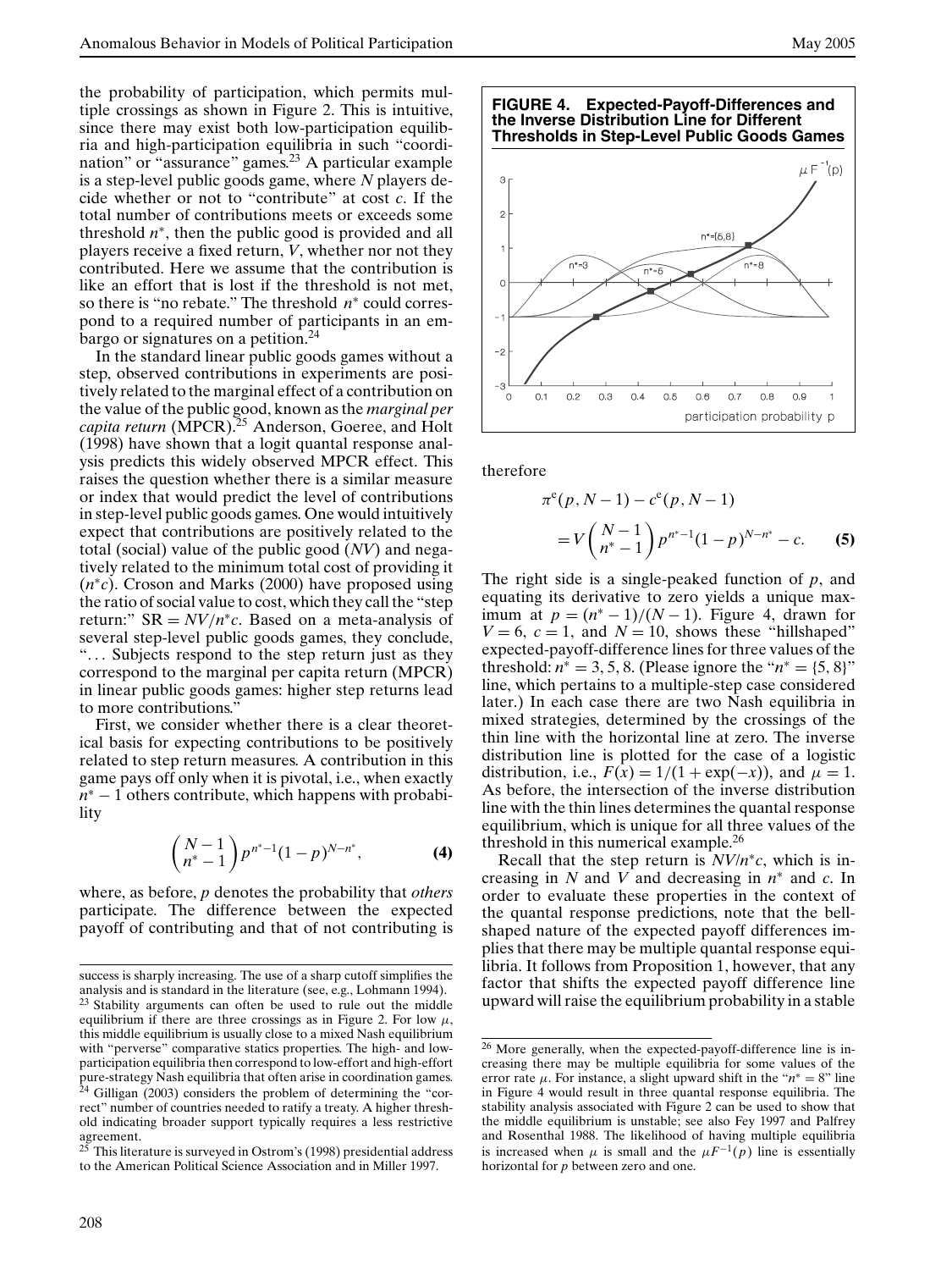equilibrium. Since the difference in Eq. (5) is increasing in *V* and decreasing in *c*, we conclude that the equilibrium contribution probability will be increasing in *V* and decreasing in *c*, just as indicated by the step return effect. Next, consider the effect of the numbers variables, *N* and *n*<sup>∗</sup>, beginning with a somewhat informal graphical analysis (precise results are presented in Proposition 4, below). Recall that the maximum of the expected-payoff-difference "hill" is at a probability of  $(n^* - 1)/(N - 1)$ , so an increase in N tends to shift this function to the left. Note that a leftward shift in the thin line labeled  $n<sup>*</sup> = 3$  in Figure 4 will lower the equilibrium probability, but a slight leftward shift in the line labeled  $n<sup>*</sup> = 8$  will move the intersection point up along the thick line and, hence, will raise the quantal response equilibrium probability. Thus an increase in *N* can result in a *decrease* in the equilibrium probability when the threshold is low and an increase when the threshold is high.<sup>27</sup> The effects of changes in the threshold, *n*<sup>∗</sup>, are similar. Note that the quantal response probability of contributing does not decrease monotonically with the threshold: when *n*<sup>∗</sup> increases from 3 to 5, the equilibrium probability *increases* from .43 to .56, and then drops to .27 when  $n<sup>*</sup> = 8$ . The intuition is that when the threshold rises and it is still likely that the public good will be provided, individual contributions will rise, but contributions drop dramatically when too many contributions are needed for provision. To summarize, in a quantal response equilibrium, a higher step return ratio leads to more contributions when it is due to a higher total value of the public good or a lower cost of provision, but not necessarily when it is due to an increase in the number of potential contributors or to a lower threshold. Thus the (admittedly theoretical) analysis here yields only qualified support for the use of the step return as a rough measure of the propensity to contribute in a binary step-level public goods game.<sup>28</sup>

Of course, even when individual contributions rise in response to the increased threshold, the probability that the public good is actually provided may decrease, since more people are needed to meet the threshold. For the numeric example represented in Figure 4, the probability of success drops from .83 to .62 to practically zero when  $n^*$  is increased from 3 to 5 to 8. van de Kragt, Orbell, and Dawes (1983) report an experiment that implemented a step-level public goods game with binary contributions and found that increasing the number of contributors needed for success reduced the incidence of successful provision. The next proposition shows that these findings are in line with QRE predictions when there is sufficient noise.



*Proposition 4. For a high enough error rate,*  $\mu$ *, the quantal response equilibrium for the step-level public goods game is unique and predicts that individual contributions first rise and then fall with the threshold*, *n*<sup>∗</sup>, *while the probability of successful provision always decreases with n*<sup>∗</sup>*.*

This proposition, which is proved in the Appendix, is illustrated in Figure 5, which was drawn for the case where  $V = 6$ ,  $c = 1$ ,  $N = 10$ ,  $\mu = 1.5$ , and with the provision point, *n*<sup>∗</sup>, varying from 1 to 9. A movement to the right in the figure corresponds to an increase in the number of contributors needed for successful provision, which reduces the probability of success in a quantal response equilibrium. As the step level is increased, individual contributions first increase to meet the challenge and then fall as the threshold becomes more unattainable. Interestingly, Palfrey and Rosenthal (1988) derive this result in an equivalent manner by introducing random, individual-specific "joy of giving" (or "warm-glow" altruism) shocks that are added to a person's payoff for a contribution decision.<sup>29</sup> Proposition 4 extends their analysis by showing that the probability of successful provision is decreasing in *n*<sup>∗</sup>.

Finally, it is interesting to see how contribution behavior changes as multiple steps, or thresholds, are introduced. Suppose, for instance, that in addition to the *n*<sup>∗</sup> = 5 threshold, there is another threshold at *n*<sup>∗</sup> = 8: with five or more contributions, everyone receives a return of one from the public good, while with eight contributions or more, the return is two. This multiplestep case can be analyzed in the same manner as before.

<sup>27</sup> See, for instance, Offerman, Schram, and Sonnemans 1997 for experimental evidence on some of these comparative static results.  $28$  Nor are the numbers effects in a Nash equilibrium necessarily consistent with the qualitative properties of the step return ratio. This is because an increase in the threshold *n*<sup>∗</sup> shifts the maximum of the expected-payoff-difference line to the right in Figure 4, which is likely to shift the rightmost (stable) mixed Nash equilibrium to the right. Thus a rise in *n*∗, which lowers the step return, can raise the mixed Nash contribution probability.

<sup>&</sup>lt;sup>29</sup> The Nash equilibrium for the resulting game of incomplete information is mathematically equivalent to a quantal response equilibrium. Palfrey and Rosenthal (1988) prove that individual contributions first rise and then fall with the threshold (see their Table 2). They also show that the number of potential contributors, *N*, has the reverse effect: individual contributions first fall and then rise with increases in *N*.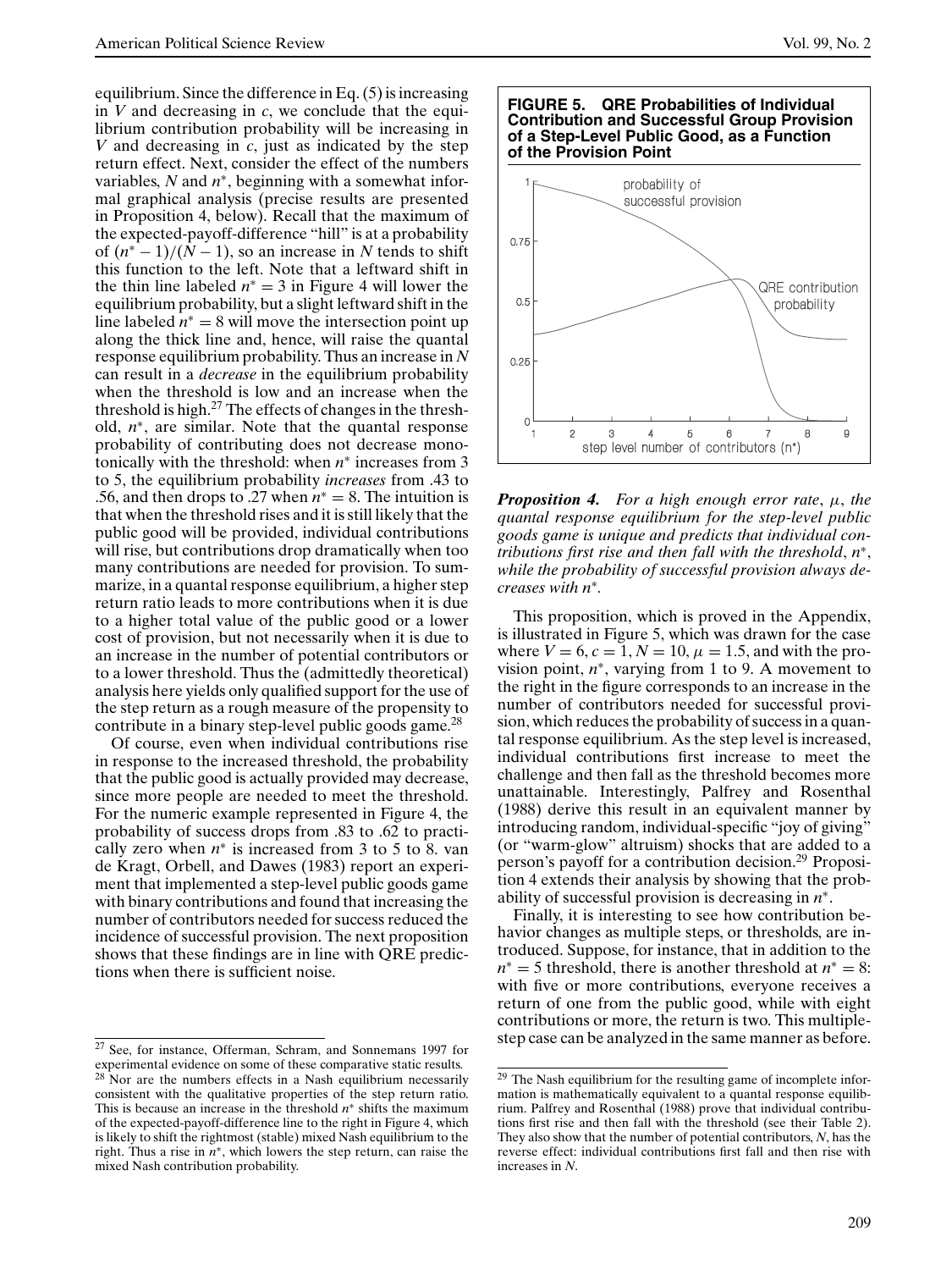Now there are two points at which one's contribution can be pivotal, and the expected payoff is the sum of the two effects. In terms of Figure 4, the expected payoff lines for  $n^* = 5$  and  $n^* = 8$  get "summed," as indicated by the  $n^* = \{5, 8\}$  line in Figure 4 (the cost of contributing only enters once, which is why the endpoints of this are still at −1). The introduction of the extra threshold at  $n<sup>*</sup> = 8$ , which by itself results in a low contribution probability, dramatically increases contributions: the QRE contribution probability is .73 and the probability that *at least* five people contribute is as high as .97. An immediate extension of this analysis is that adding more steps, without reducing the payoff increment at any of the existing steps, will increase quantal response contribution probabilities in a binary public goods game.

## **VOTING PARTICIPATION GAMES**

Another binary choice of considerable interest is the decision whether or not to vote in a small-group situation where voting is costly and a single vote has a nonnegligible effect on the final outcome, e.g., the decision whether to attend a faculty meeting on a busy day. The analysis is similar to that of a step-level public goods game, since the threshold contribution, *n*<sup>∗</sup>, corresponds to the number of votes needed to pass a favored bill. In a real voting contest, however, the vote total required to win is endogenously determined by the number of people voting against the bill. If there are two types of voters, those who favor a bill and those who oppose, then the equilibrium will be characterized by a participation probability for each type. Here we restrict attention to a symmetric model with equal numbers of voters of each type, equal costs of voting, *c*, and symmetric valuations: *V* if the preferred outcome receives more votes and zero otherwise. Ties in this majority rule game are decided by the flip of a coin. Note that the public goods incentives to freeride are still present in this game, since voters benefit when their side wins, regardless of whether or not they incurred the cost of voting.

The analysis of the majority voting game is a straightforward application of the approach taken in the previous sections. The gain from a favorable outcome is *V*, so the expected-payoff-difference is *V* times the probability that one's vote affects the outcome minus the cost of voting. (Obviously, the net cost of voting could be small or even negative if voting is psychologically rewarding or if there are social pressures to vote, e.g., to attend a faculty meeting.) Since a tie is decided by the flip of a coin, the probability that a vote is pivotal is one-half times the probability that it creates or breaks a tie. In a symmetric equilibrium with common participation probability, *p*, it is straightforward to use the binomial formulas to calculate these probabilities, and the expected payoff difference for voting is then *V/*2 times this "influence probability" minus the cost of voting. $30$ 



Figure 6 shows the expected-payoff-difference as a function of the common participation probability, which is labeled "majority rule." The parameters that were used to construct this figure are taken from Schram and Sonnemans (1996b), who conducted an experiment based on this game form with  $N = 6, V = 2.5$ , and  $c = 1$ . The "U" shape of the expected-payoffdifference reflects the fact that a costly vote is wasted when the preferred outcome is already winning or when it cannot win even with an extra vote. Indeed, the expected value of a vote is highest when either no one else or everyone else votes, since a vote is then guaranteed to be pivotal by breaking or creating a tie. In contrast, when all others vote with probability 1*/*2, one extra vote is likely to be superfluous or not enough and its expected value is therefore small. As in previous sections, the mixed Nash prediction is determined by where the expected-payoff-difference line crosses the zero line: there are two Nash equilibria, one in which almost no one votes and another in which almost everyone votes (Palfrey and Rosenthal 1983).

The quantal response equilibrium is determined by the intersection of the expected-payoff-difference line and the inverse distribution function (thick lines). $31$ 

of voters in group 1 is equal to  $n_2 - 1$  or  $n_2$ , where  $n_2$  denotes the number of voters in group 2, which happens with probability

$$
\sum_{n_2=1}^N {N \choose n_2} {N-1 \choose n_2-1} p^{2n_2-1} (1-p)^{2N-2n_2} + \sum_{n_2=0}^{N-1} {N \choose n_2} {N-1 \choose n_2} p^{2n_2} (1-p)^{2N-2n_2-1},
$$

where, as before, *p* denotes the probability with which all others (in both groups) vote. The first term represents the probability that a tie is created and the second term is the probability that a tie is broken. A player's expected payoff is *V/*2 times this "influence probability" minus *c*, the cost of voting.

 $31$  Palfrey and Rosenthal (1985) use essentially the same techniques to determine the Bayesian–Nash equilibrium in a voting game with

 $30$  Suppose there are two groups of equal size,  $N$ , and consider a player in group 1. The player's vote is pivotal only when the number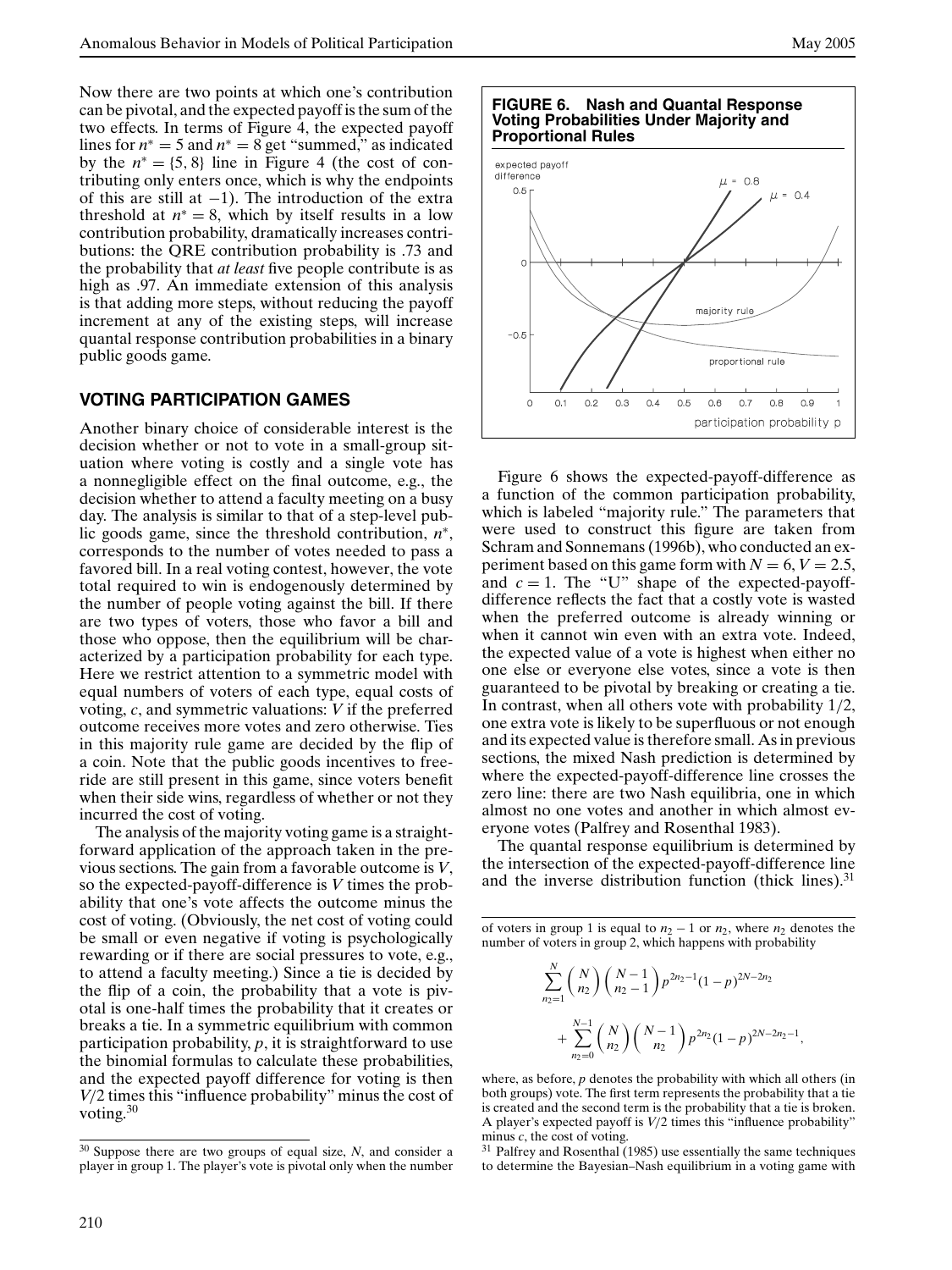The  $\mu$  parameter of .8 used to construct the steeper line was selected so that the QRE prediction would be at about the same level (30% to 50%) as the vote participation probabilities reported by Schram and Sonnemans (1996b) in the initial periods of their experiment. Interestingly, the voting probabilities started high and then decreased to stabilize somewhere in the 20% to 30% range. This downward trend is crudely captured by a reduction in the noise parameter  $\mu$  to .4 as indicated by the second inverse distribution line in Figure  $6^{32}$ 

Schram and Sonnemans (1996b) also considered a "proportional rule" game in which the payoff for all participants is the proportion of votes for their preferred outcome, minus the cost of voting if they voted. Again, it is straightforward to use the binomial formula to calculate the expected proportion of favorable votes, contingent on one's own decision of whether to vote, as a function of the common participation probability, *p*. <sup>33</sup> The expected payoff difference for this proportional representation game is the increase in the expected proportion of favorable votes, minus the cost of voting. This difference is declining everywhere because one's vote has a smaller impact on the vote proportion as the probability of others' participation increases. The expected-payoff-difference line is labeled "proportional rule" in Figure 6, where the parameters are again taken from Schram and Sonnemans  $(1996b)$ :  $N = 6$ ,  $V = 2.22$ , and  $c = 0.7$ . The Schram and Sonnemans data for the proportional rule experiments, plotted as the lower line in Figure 7, started in the 30% to 40% range and ended up between 20% and 30% in the final periods. Note that participation is initially higher with the majority rule than with the proportional rule, while this difference disappears in the final periods of the experiment when the voting probabilities are close to 25%, well above the Nash predictions for these games. This result is not surprising from a QRE point of view, since the two expected-payoff-difference lines cross at  $p = .25$ , at which they intersect with the inverse distribution line (for  $\mu = .4$ ). The result, however, is unexplainable by a Nash analysis for which the intersection of the two expected-payoff-difference lines plays no role and only "crossings at zero" mat-

<sup>33</sup> Using the same notation as before, the expected payoff difference for a player in group 1 is

$$
V\sum_{n_1=0}^{N-1}\sum_{n_2=0}^{N} \binom{N-1}{n_1} \binom{N}{n_2} \left[\frac{n_1+1}{n_1+n_2+1} - \frac{n_1}{n_1+n_2}\right]
$$
  
 
$$
\times p^{n_1+n_2}(1-p)^{2N-n_1-n_2-1} - c.
$$



ter. For the parameter values of the experiment, these crossings are at  $p = .05$  and  $p = .95$  for the majority rule treatment and at  $p = .09$  for the proportional rule treatment, and seem to have little predictive power for the results of the Schram and Sonnemans 1996b experiment.<sup>34</sup> To summarize, both the qualitative data patterns and the magnitude of the observed voting probabilities are consistent with a QRE analysis (but not with Nash), as can be seen from Figures 6 and 7.<sup>35</sup>

This general approach may be extended to cover cases with asymmetries, e.g., when one type is more numerous than another. With asymmetries, the equilibrium will consist of a participation probability for each type. These two probabilities will be determined by two equations analogous to Eq.  $(1)$ , with the expected payoff for participation (voting) being a function of the number of potential voters of each type and the equilibrium participation probabilities. While a simple graphical analysis of this asymmetric model is not possible, it is straightforward to proceed with numerical calculations, for example, to show that the smaller group is more likely to vote when the costs of voting are symmetric (Palfrey and Rosenthal 1983).<sup>36</sup>

#### **CONCLUSION**

Many strategic situations are characterized by binary decisions, e.g., whether or not to vote, volunteer,

incomplete information. In their paper, individual cost-of-voting shocks are added to each person's payoffs. The resulting Bayesian– Nash equilibrium is mathematically equivalent to a quantal response equilibrium.

 $32$ <sup>2</sup> Alternatively, this downward adjustment could be explained by the  $\mu = .4$  line, together with the dynamic stability argument under To Participate or Not? (above), which produces directional movements of the type indicated by the arrows on the horizontal axis in Figure 2.

where the outside sum pertains to the decisions of the  $N-1$  others of one's own type, and the inside sum pertains to the *N* voters of the other type.

<sup>34</sup> See also Schram and Sonnemans 1996a for a similar experiment with slightly different parameter values.

<sup>&</sup>lt;sup>35</sup> Note from Figure 6 that the participation probabilities predicted by the quantal response equilibrium are roughly the same under majority rule and proportional rule. This similarity is due to the specific parameters used in the experiment and cannot be interpreted as a general empirical prediction.

<sup>&</sup>lt;sup>36</sup> Cohen and Noll (1991) report that members of the majority coalition abstain more frequently in congressional roll call votes than members of the minority coalition. Cohen and Noll note that one cost of voting is that of alienating some of the constituents who might disagree on the proper vote of their representative.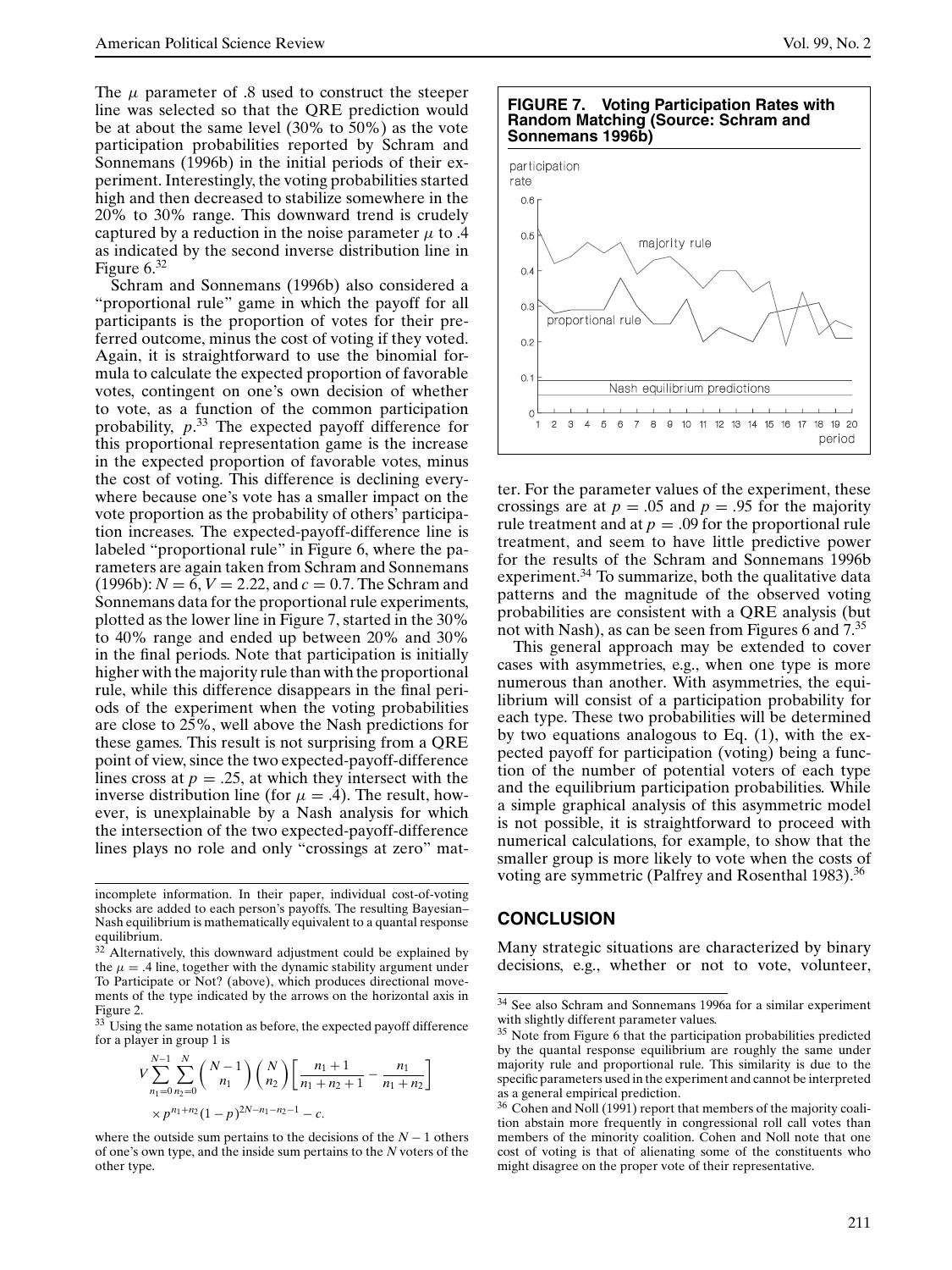attend a congested event, or perform a costly task with social benefits. In this paper we present a simple model of equilibrium behavior that applies to a wide variety of seemingly unrelated binary-choice games, including coordination, public goods, entry, voting participation, and volunteer's dilemma games. The model captures the feature that the decision, whether or not to participate, may be affected by randomness, either in preferences (e.g., entry or voting costs) or in decision making (due to perception or calculation errors). The resulting quantal response equilibrium (McKelvey and Palfrey 1995) incorporates this randomness in the form of an error parameter and nests the standard rational-choice Nash equilibrium as a limiting

The quantal response equilibrium tracks many behavioral deviations from Nash predictions, e.g., the tendency for entry to match the Nash predictions when the prediction is one-half and for excess entry when the Nash prediction is below one-half. In other words, a model with behavioral noise is capable of explaining the "magical" accuracy of Nash predictions in some experiments and the systematic deviations in others. The observed over-entry when Nash predictions are low is analogous to the over-participation in voting experiments, which is explained by a quantal response analysis. The participation rates in these experiments are roughly the same for the majority and proportional outcome rule treatments, which are consistent with theoretical calculations for the parameters used in the experiments. Similarly, the quantal response model tracks intuitive "numbers effects" observed in volunteers' dilemma and step-level public goods experiments, both when these effects are consistent with Nash predictions and when they are not.

The quantal response equilibrium generalizes the standard Nash theory by allowing for stochastic elements. The scale of these elements, as measured by the error rate  $\mu$ , determines how closely decisions match perfect-rationality predictions. Despite the unspecified nature of the stochastic elements, the quantal response equilibrium provides clear, falsifiable predictions for many of the binary-choice models considered in this paper. For example, the predicted participation probabilities for the entry games are less extreme than the Nash predictions (i.e., they lie between one-half and the mixed-strategy Nash equilibrium) for *any* error distribution *F*. Similarly, the predicted volunteer rates for the volunteer's dilemma are less extreme than the Nash predictions since the expected-payoffdifference is decreasing in the probability of volunteering. In addition, there are key differences between Nash and quantal response equilibrium predictions such as the effect of large numbers on the probability of getting *at least* one volunteer or one vote to acquit under unanimity. Taken together, these results indicate that standard "rational-choice" game theory can be enriched in a manner that increases its behavioral relevance for a wide class of situations. Moreover, the simple nature of the graphical equilibrium analysis will aid researchers in other binary-choice applications.

## **APPENDIX**

#### **Proof of Proposition 3**

The probability, *P*, that no one volunteers is given by  $(1-p)^N$ , where the QRE probability of volunteering, *p*, satisfies:

$$
\mu F^{-1}(p) = B(1-p)^{N-1} - C.
$$
 (A1)

Combining these equations and using the fact that  $F^{-1}(p)$  is symmetric, i.e.,  $F^{-1}(p) = -F^{-1}(1 - p)$ , allows one to express (A1) in terms of the probability that no one volunteers:

$$
\mu F^{-1}(P^{\frac{1}{N}}) = C - BP^{\frac{N-1}{N}}, \tag{A2}
$$

from which the derivative of *P* with respect to *N* can be established as

$$
\frac{\mathrm{d}P}{\mathrm{d}N} = -\frac{P\log(P)}{N} \frac{Bf(F^{-1}(P^{1/N})) - \mu P^{-1+2/N}}{(N-1)Bf(F^{-1}(P^{1/N})) + \mu P^{-1+2/N}}.
$$

Note that  $dP/dN$  can only be nonnegative when  $\mu$  <  $P^{1-(2/N)}Bf(F^{-1}(P^{1/N}))$ . The right side of this inequality is bounded by *B*max(*f* ), so d*P/*d*N* has to be negative for large enough  $\mu$ . Finally, suppose, in contradiction, that  $\lim_{N\to\infty}$  $P > 0$ . This implies that  $P^{1/N}$  tends to 1, so  $\mu F^{-1}(P^{1/N}) \to \infty$ when  $\mu > 0$ . This contradicts (A2) since the right side limits to *C*-*BP*, which is finite. Hence, *P* tends to zero when *N* tends to infinity. In fact, from (A2) it follows that for large *N*, *P* converges to  $F(C/\mu)^N$ , which tends to zero since  $F(\overline{C}/\mu) < 1$ for  $\mu > 0$ . QED.

#### **Proof of Proposition 4**

The QRE probability of contributing, *p*, satisfies

$$
\mu F^{-1}(p) = V P_w^N(p) - c,\tag{A3}
$$

where  $w \ge 1$  denotes the threshold and  $P_w^N(p)$  is the probability that  $w - 1$  of the  $N - 1$  others contributed (see Eq. [6]). The solution to (A3) is unique when the derivative of the left side is everywhere greater than that of the right side. The derivative of  $P_w^N(p)$  with respect to *p* is given by  $((w-1)/p - (N - w)/(1-p))P_w^N(p)$  and the relevant condition for uniqueness is therefore

$$
\mu > Vf(F^{-1}(p))((w-1)/p - (N - w)/(1 - p))P_w^N, \quad (A4)
$$

Note that the right side is negative when  $w = 1$ , and for  $w > 2$ it is less than  $V\tilde{f}(F^{-1}(p))P_w^N(w-1)/p$ . The latter expression can be rewritten  $(N-1)Vf(F^{-1}(p))P_{w-1}^{N-1}$ , which is bounded by  $(N-1)V$  max $(f)$ . So for  $\mu > (N-1)V$  max $(f)$ , the quantal response probability of contributing is unique for all values of the threshold. The derivative of  $P_w^N(p)$  with respect to *w* < *N* (holding *p* fixed) is  $P_{w+1}^N(p) - P_w^N(p)$ , which simplifies to  $P_w^N(p)(1 - w/(N - w)(1 - p)/p)$ . Together with (A3) this implies that the derivative of the QRE probability, *p*, with respect to the threshold, *w*, is given by

$$
\frac{dp}{dw} = \frac{1-p}{N-w}
$$
\n
$$
\times \frac{Vf(F^{-1}(p))((N-w)/(1-p)-w/p)P_w^N}{\mu + Vf(F^{-1}(p))((N-w)/(1-p)-(w-1)/p)P_w^N},\tag{A5}
$$

Note that the denominator of the second fraction on the right side is positive when the condition for a unique QRE

case.